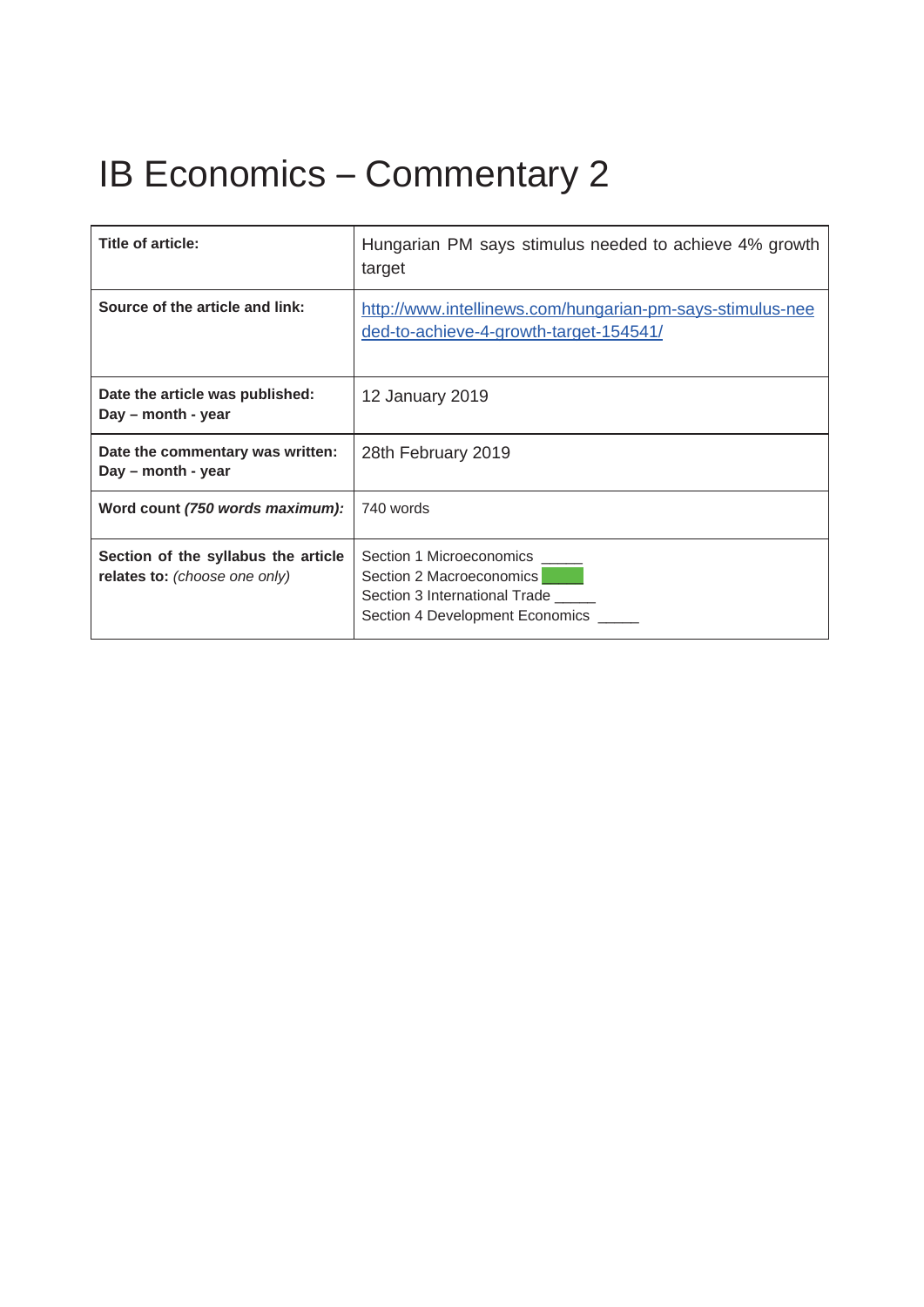Hungarian PM says stimulus needed to achieve 4% growth target



Hungarian PM holds rare international press conference

## **By bne IntelliNews January 12, 2019**

Prime Minister Viktor Orban has suggested economic stimulus will be necessary to keep Hungary's GDP growth above 4%, and said the government has no target date for adopting the common European currency, at a rare press appearance on January 10. Hungary's illiberal strongman also made it clear for the first time that he wants an anti-immigration majority in all EU institutions.

Nevertheless, the prime minister received some tough questions during the two-hour session about the wealth of his friends and family members, the crackdown on the Central European University (CEU), academic freedom, and the tilted media powers.

Orban focused on economic issues initially and later went on to lay out his visions for Europe.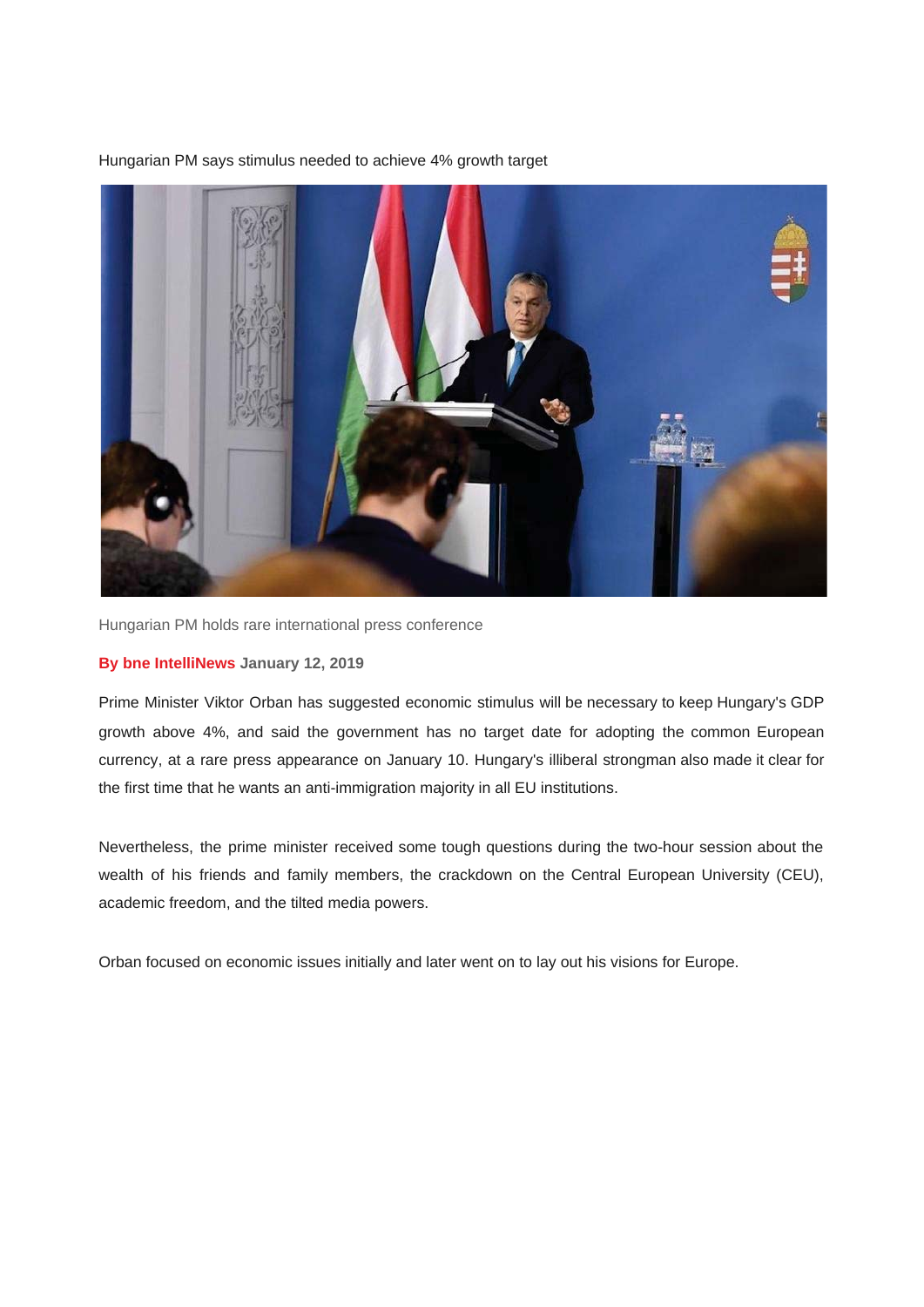## **Stimulus needed to meet growth targets**

Orban summed up the economic achievements of the past year: rising economic output and household spending, record employment and falling state debt, but said that economic stimulus in the first quarter is needed to keep to this year's 4.1% growth target.

Analysts expect Orban to expand on the stimulus plans and announce further support to families to address Hungary's demographic crisis during his annual state of the nation speech scheduled for February 10.

Without any boost to the economy, GDP growth could be 3.9% in 2019, Orban said, citing his finance minister. Higher tax revenues due to stronger growth and the whitening of the economy could provide cover for financing any stimulus, local media reported.

He praised his Czech counterpart, Andrej Babis, for his record in creaating employment and he vowed to do even better. The number of employed people could stabilise at 4.5mn-5mn in the long term, which is near full employment, he said. In his view, the labour shortage is rather positive than negative as it allows workers to demand higher pay and better training. The Hungarian economy needs to grow at a pace that can be supported by a workforce of this size, he said, suggesting that Hungary needs to take more steps to improve competitiveness by increasing efficiency.

He defended the government's amendments to the Labour Code on overtime rules, which has sparked widespread anti-government protests and united opposition parties. He attributed these protests to the European Parliament election campaign. Labour unions are making preparations for nationwide demonstrations and road blockades on January 19.

In the last few days, multinational retailers Tesco and Spar have announced they are not going to apply the new overtime rules, which would allow an annual 400 hours of overtime work.

Orban confirmed that Hungary has no target date for adopting the common European currency. Nobody knows in what direction the eurozone will develop in the future, which requires a "cautious, wait-and-see" policy, he added.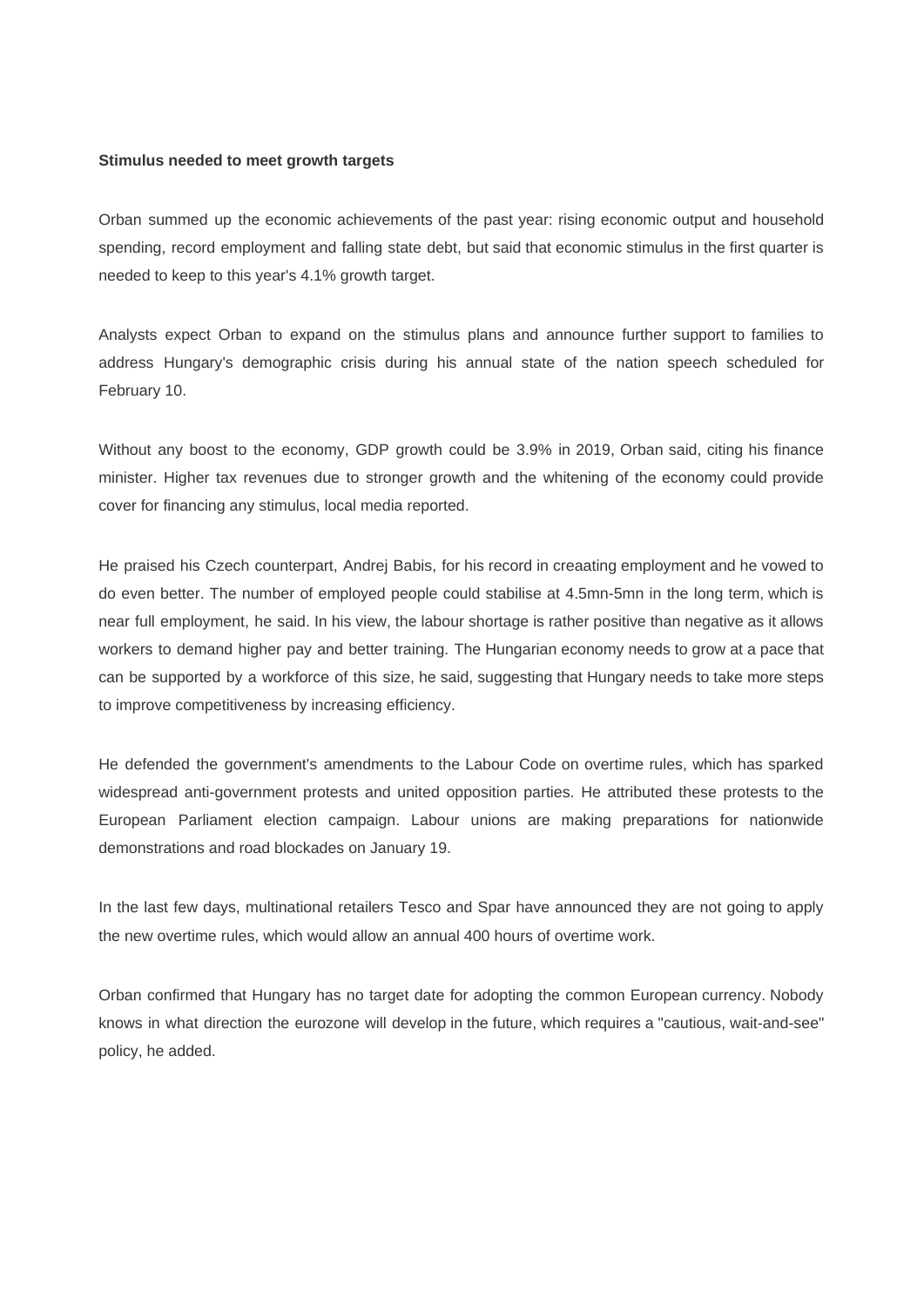Asked to comment on whom he would propose to fill the position of governor of the central bank when Gyorgy Matolcsy's six-year mandate ends early this year, Orban said: "no surprise is expected".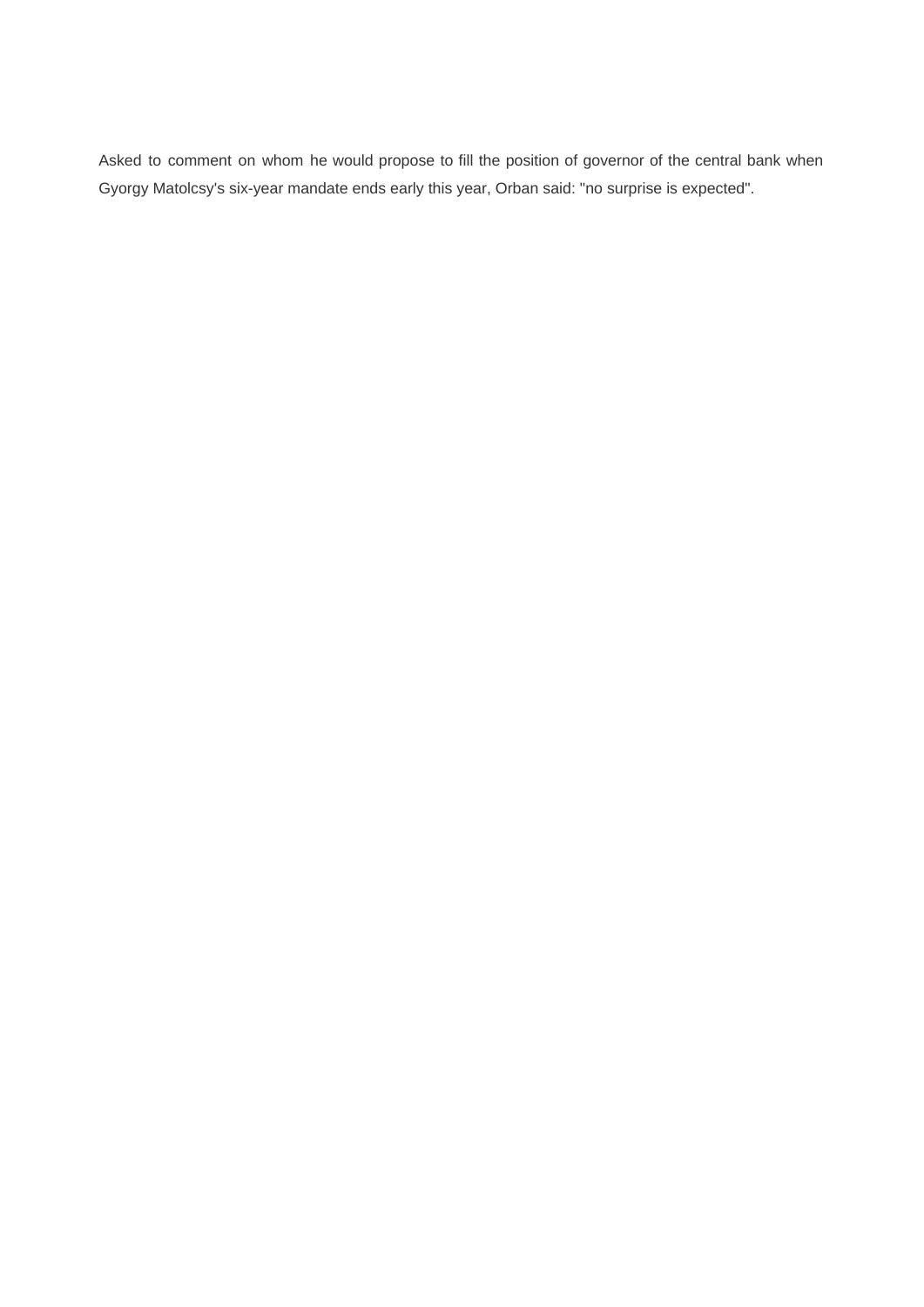## **Commentary**

Orban proposed expansionary fiscal policy to achieve Hungary's "4.1% growth target" through a stimulus package. Expansionary fiscal policy is the manipulation of taxes and government spending to expand Hungary's economy. The stimulus package, essentially government spending, increases aggregate demand which promotes economic growth. Economic growth is the increase in an economy's real output over a period of time. Although the stimulus package should be beneficial, the potential inflationary effects of unsustainable growth resulting from an over-injection remain a risk.



The economy currently operates at  $(Y_1, APL_1)$ , where the SRAS intersects AD. However, with LRAS positioned to the right of the current equilibrium, a deflationary gap of  $(Y_1-Y_{FE})$  is present.